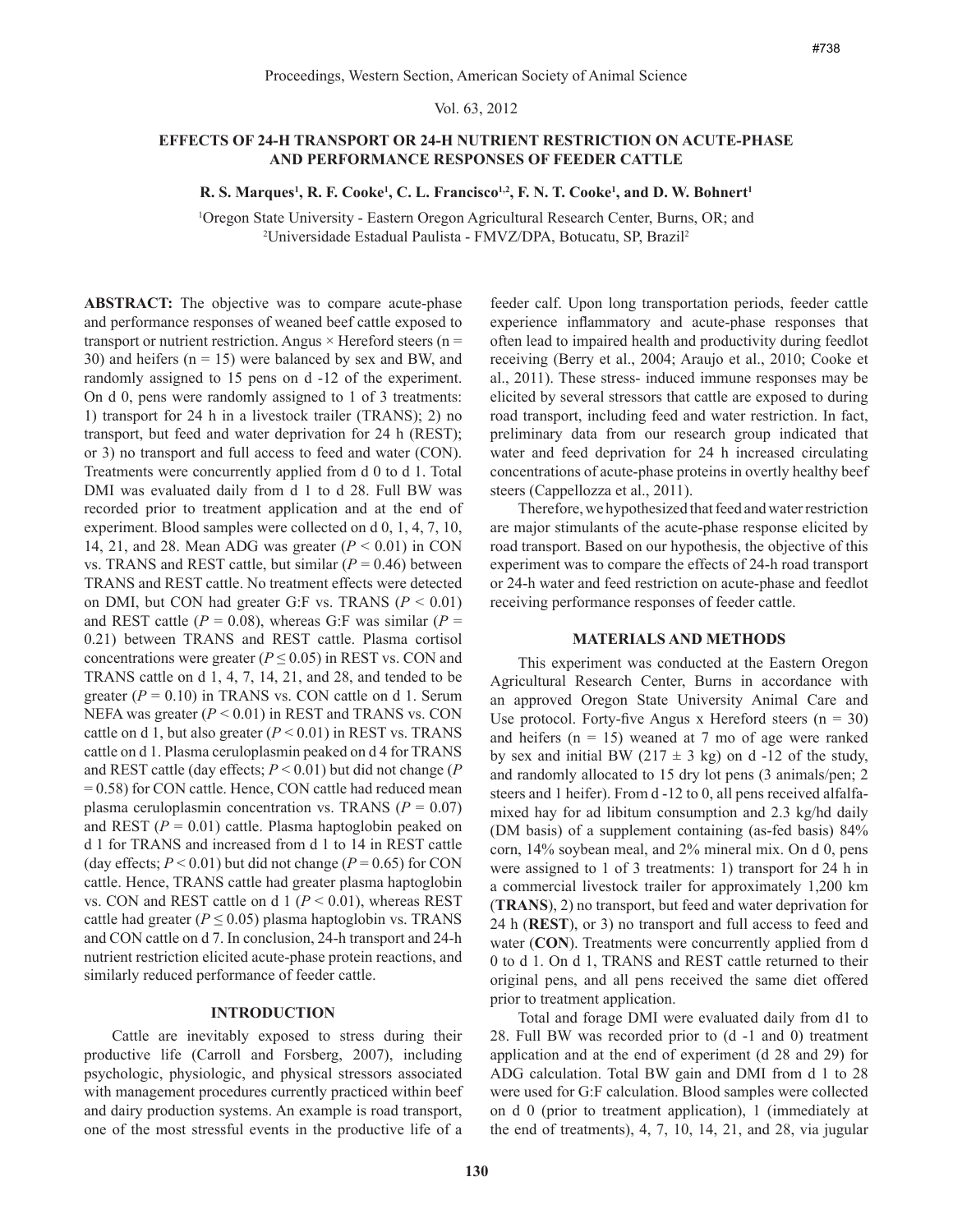venipuncture into commercial blood collection tubes (Vacutainer, 10 mL; Becton Dickinson, Franklin Lakes, NJ) containing or not sodium heparin for serum and plasma collection, respectively. Plasma samples were analyzed for concentrations of cortisol (Endocrine Technologies Inc., Newark, CA), haptoglobin (Cooke and Arthington, 2012), and ceruloplasmin (Demetriou et al., 1974). Serum samples were analyzed for concentrations of NEFA (Wako Chemicals: Dallas, TX).

Data were analyzed using the PROC MIXED procedure (SAS Inst. Inc., Cary, NC) and Satterthwaite approximation to determine the denominator df for the tests of fixed effects. The model statement used for BW shrink from d 0 to d 1 and ADG contained the effects of treatment, sex, and the interaction. Data were analyzed using calf(treatment  $\times$  pen) as random variable. The model statement used for DMI and G:F contained the effects of treatment, as well as day and the resultant interaction for DMI only. Data were analyzed using calf( treatment  $\times$  pen) as the random variable. The specified term for repeated statements wasday, pen(treatment) or calf(treatment  $\times$  pen) as subject for DMI or hormones and metabolites, respectively, and the covariance structure utilized was based on the Akaike information criterion. Results are reported as least square means and were separated using PDIFF. Significance was set at  $P \le 0$ . 05. Results are reported according to treatment effects if no interactions were significant, or according to the highest-order interaction detected.

## **Results and Discussion**

Body weight shrink from d 0 to d 1 was similar  $(P =$ 0.16) between TRANS and REST, and greater  $(P < 0.01)$ for both treatments vs. CON (Table 1). Mean ADG was greater  $(P < 0.01)$  in CON vs. TRANS and REST cattle, and similar  $(P = 0.46)$  between TRANS and REST cattle (Table 1). No treatment ( $P \ge 0.25$ ) effects were detected on forage, concentrate, and total DMI (Table 1). However, CON had greater G:F vs. TRANS ( $P \le 0.01$ ) and tended to have greater G:F vs. REST cattle  $(P = 0.08)$ , whereas G:F was similar  $(P = 0.21)$  between TRANS and REST cattle (Table 1). Similar to previous research, road transport reduced ADG and G:F during feedlot receiving (Cole et al., 1988). Further, REST cattle experienced similar feedlot receiving performance compared with TRANS cohorts, suggesting that feed and water deprivation are major causes for the reduced performance of transported cattle.

Treatment  $\times$  day interactions were detected ( $P \le 0.05$ ) for cortisol, NEFA, haptoglobin, and ceruloplasmin. Plasma cortisol concentrations were greater  $(P < 0.05)$  in REST compared with CON and TRANS cattle on d 1, 4, 7, 14, 21, and 28, and tended to be greater  $(P = 0.10)$  in TRANS compared to CON cattle on d 1 (Figure 1). Serum NEFA concentrations were greater  $(P < 0.01)$  in REST and TRANS compared with CON cattle on d 1, but also greater  $(P \leq$ 0.01) in REST compared with TRANS cattle on d 1 (Figure 1). Plasma ceruloplasmin concentrations peaked on d 4 for TRANS and REST cattle (day effects; *P* < 0.01) but did not

Table 1. Feedlot receiving performance of cattle submitted to transport for 24 h for approximately 1,200 km (TRANS), no transport but feed and water deprivation for 24 h (REST), or no transport and full access to feed and water  $(CON)$ .

| Item                    | CON               | <b>REST</b>      | <b>TRANS</b>     | <b>SEM</b> | $P =$       |
|-------------------------|-------------------|------------------|------------------|------------|-------------|
| DMI, kg/d               |                   |                  |                  |            |             |
| Forage                  | 5.5               | 4.9              | 5.4              | 0.3        | 0.32        |
| Concentrate             | 2.3               | 2.3              | 2.3              | 0.1        | 0.52        |
| Total                   | 79                | 72               | 7.8              | 0.4        | 0.25        |
| $ADG, \frac{2}{3}$ kg/d | 1.27 <sup>a</sup> | $0.97^b$         | $0.91^{b}$       | 0.05       | ${}_{0.01}$ |
| $G: F, \frac{3}{7}g/kg$ | 163 <sup>a</sup>  | $143^{ab}$       | $127^b$          | 7          | 0.03        |
| Shrink, $4\%$           | 0.07 <sup>a</sup> | 8.1 <sup>b</sup> | 9.6 <sup>b</sup> | 0.7        | ${}_{0.01}$ |
|                         |                   |                  |                  |            |             |

<sup>1</sup> Within rows, values with different superscripts differ ( $P < 0.05$ ).<br><sup>2</sup> Calculated using full BW values obtained prior to (d -1 and 0)

treatment application and at the end of experiment (d 28 and 29).<br><sup>3</sup> Calculated using total DMI and BW gain from d 0 to d 28.<br><sup>4</sup> Based on BW loss from d 1 relative to d 0.

change  $(P = 0.58)$  for CON cattle (Figure 2). Hence, CON cattle had reduced mean plasma ceruloplasmin concentration compared to TRANS ( $P = 0.07$ ) and REST ( $P = 0.01$ ) cattle.

Plasma haptoglobin peaked on d 1 for TRANS and increased from d 1 to 14 in REST cattle (day effects;  $P \leq$ 0.01) but did not change  $(P = 0.65)$  for CON cattle (Figure 2). Hence, TRANS cattle had greater plasma haptoglobin compared to CON and REST cattle on d 1 (*P* < 0.01), whereas REST cattle had greater ( $P \leq 0.05$ ) plasma haptoglobin compared with TRANS and CON cattle on d 7 (Figure 2).

These results suggest that TRANS and REST stimulated mobilization of body reserves, elicited a neuroendocrine stress response, and induced an acute-phase protein reaction that impaired feedlot receiving ADG and G:F (Ellenberger et al., 1989; Sapolsky, 2000; Carroll and Forsberg, 2007). Previous research also reported increased circulating cortisol, ceruloplasmin, and haptoglobin in feeder cattle following road transport, and attributed these outcomes to impaired feedlot receiving performance (Crookshank et al., 1979; Araujo et al., 2010; Cooke et al., 2011). Conversely, the specific effects of feed and water restriction on neuroendocrine and acutephase parameters have not yet been determined. Supporting these outcomes, recent research from our group demonstrated that neuroendocrine stress reactions can stimulate breakdown of body reserves and activate acute-phase and inflammatory processes in bovine (Cooke et al., 2012). In addition, feed and water deprivation may result in death of rumen microbes and subsequent release of endotoxins (Meiske et al., 1958), which may be absorbed by the ruminal wall and small intestine, incorporated into the circulation (Chin et al., 2006), and elicit neuroendocrine and acute-phase reactions (Carroll et al., 2009). Hence, the acute-phase protein reaction detected in TRANS and REST cattle can be attributed to the increase in circulating cortisol, NEFA, and altered ruminal flora following treatment application.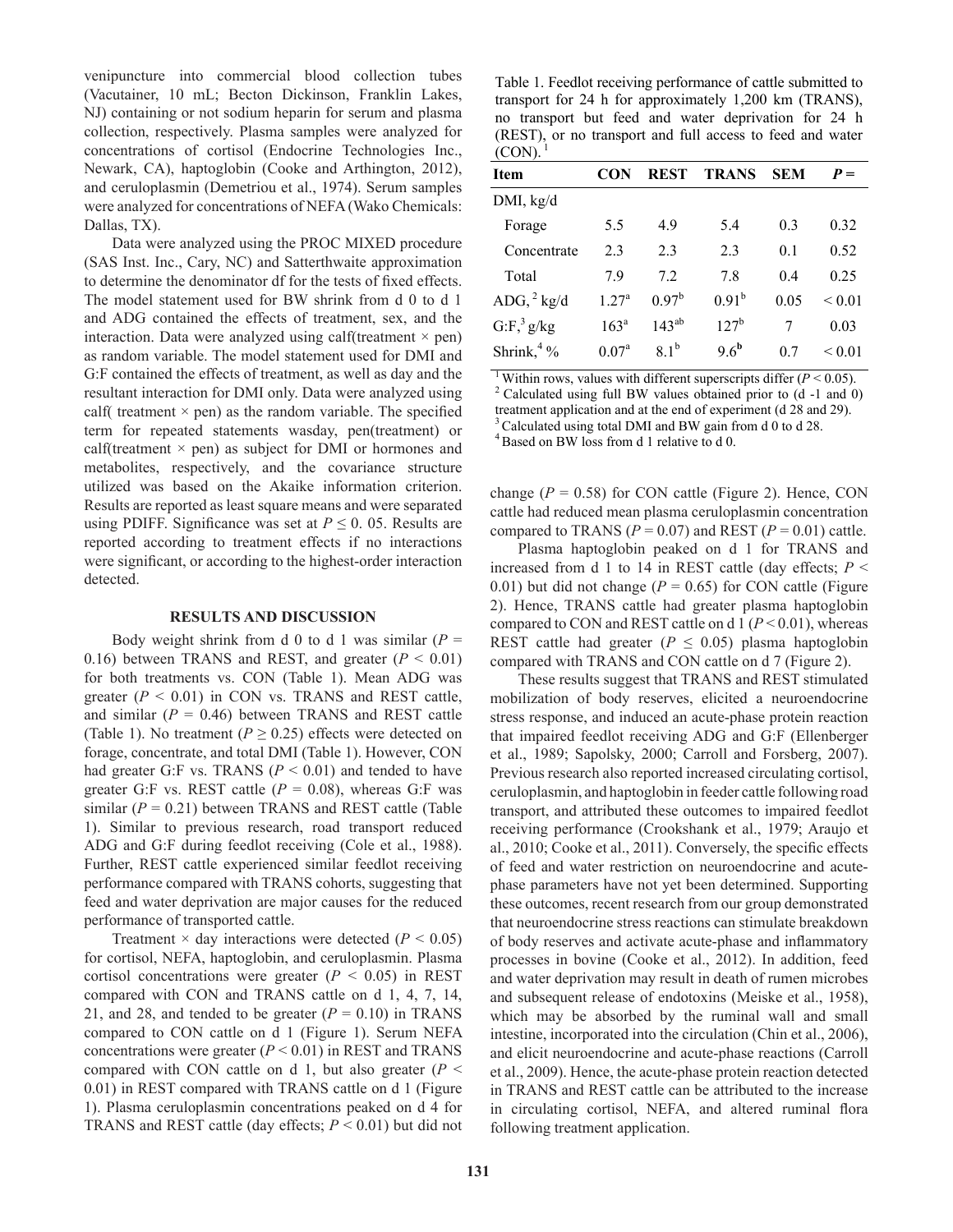

Figure 1. Plasma cortisol (Panel A) and serum NEFA (Panel  $B$ ) in cattle submitted to transport for 24 h for approximately and  $\frac{1}{200}$  and  $\frac{1}{200}$  and  $\frac{1}{200}$  and  $\frac{1}{200}$  and  $\frac{1}{200}$  and  $\frac{1}{200}$  and  $\frac{1}{200}$ 1,200 km (TRANS), no transport but feed and water deprivation for 24 h (REST), or no transport and full access detected  $(P < 0.05)$ . to feed and water (CON). Treatment  $\times$  day interactions were

It is also important to note that the increase in circulating NEFA, cortisol, and ceruloplasmin concentrations was more severe in REST vs. TRANS cattle. Similarly, circulating severe haptoglobin remained elevated for a longer period in REST vs. TRANS cattle. These results suggest that neuroendocrine stress response was more severe in REST cattle, which caused or was caused by the greater mobilization of body tissues, and resulted in the greater acute-phase reaction compared with that observed in TRANS cohorts. The reasons for this outcome are unknown and deserve further investigation, particularly because TRANS steers also experienced a 24-h feed and water restriction during transport.

# **Implications**

In conclusion, 24-h transport and 24-h nutrient restriction elicited acute-phase protein responses and similarly reduced performance of feeder cattle. Therefore, feed and water



Figure 2. Plasma haptoglobin (Panel A) and ceruloplasmin (Panel B) in cattle submitted to transport for  $24$  h for approximately 1,200 km (TRANS), no transport but feed and water deprivation for 24 h (REST), or no transport and full access to feed and water (CON). Treatment × day interactions  $T = 0.00$ . were detected  $(P < 0.05)$ .

restriction are major causes for the acutephase reaction and educed feedlot receiving performance typically detected reduced feedlot receiving performance typically detected in<br>transmetted feeder settle transported feeder cattle.

## **Literature Cited**

- Araujo, D. B., R. F. Cooke, G. R. Hansen, C. R. Staples, and J. D. Arthington. 2010. Effects of rumen-protected
- Arthington, J. D., X. Qiu, R. F. Cooke, J. M. B. Vendramini, D. B. Araujo, C. C. Chase Jr., and S. W. Coleman. 2008. Effects of pre-shipping management on measures of stress and performance of beef steers during feedlot receiving. J. Anim. Sci. 86:2016-2023.
- Berry, B. A., A. W. Confer, C. R. Krehbiel, D. R. Gill, R. A. Smith, and M. Montelongo. 2004. Effects of dietary energy and starch concentrations for newly received feedlot calves: II. Acute-phase protein response. J. Anim. Sci. 82:845–850.